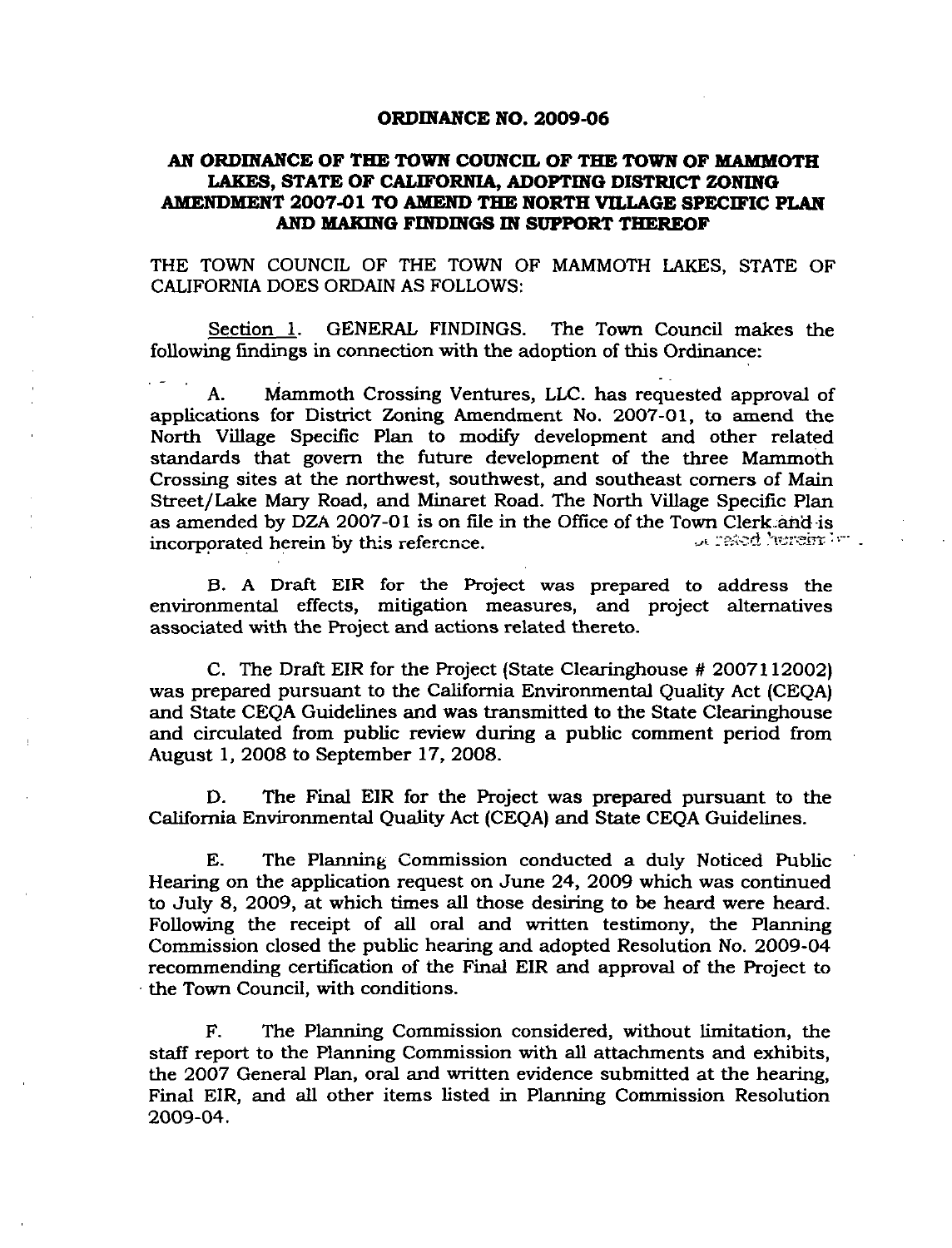÷

G. The Town Council conducted a Noticed Public Hearing on the application request on September 2, 2009, which was continued to September 16, 2009, at which times all those desiring to be heard were heard. Following the receipt of all oral and written testimony, on September 16, 2009, the Town Council closed the public hearing on the application.

H. In considering its approval of the applications, the Town Council considered, without limitation, the agenda bill with all attachments to the Town Council with exhibits, including the Final EIR.

Section 2. CEQA FINDINGS. The Town Council makes the following findings and takes the following actions pursuant to the requirements of the California Environmental Quality Act (CEQA):

A. The Final EIR was certified as being prepared in compliance with CEQA pursuant to Town Council Resolution No. 2009-52.

B. That the Town Council finds that General Plan Amendment 2009-02 and District Zoning. Ameridinerit'2007-01 were part of the project analyzed in the Final EIR for the Project.

C. The Town Council has reviewed and hereby adopts the findings contained in Exhibit 1 to Resolution 2009-52, including but not limited to, the findings related to the compliance of the Final EIR with the requirements of CEQA and the Project's impact to various environmental resources.

D. That the Town Council has reviewed and hereby adopts the findings contained in Exhibit 2 to Resolution 2009-52, including but not limited to, the findings Town Council has reviewed and considered the Draft Environmental Impact Report (DEIR), Final EIR, and associated technical appendices for the Mammoth Crossing Project (\*'Final EIR") and all other oral and written evidence in the record prior to acting on General Plan Amendment 2009-02 ,and District Zoning Amendment 2007-01.

E. That the Town Council has reviewed and hereby adopts the Findings of Fact and Statement of Overriding Considerations contained in Exhibit 3 to Resolution 2009-52, including but not limited to, a discussion of each project impact, changes or alterations that have been made to avoid or substantially lessen impacts identified, impacts that are considered significant and unavoidable, determinations as to the infeasibility of each project alternative and statements of overriding consideration as to the impacts that could not be mitigated to less than significant.

F. That the Town Council has reviewed and hereby adopts the findings and the Mitigation Monitoring and Reporting Plan contained mŗ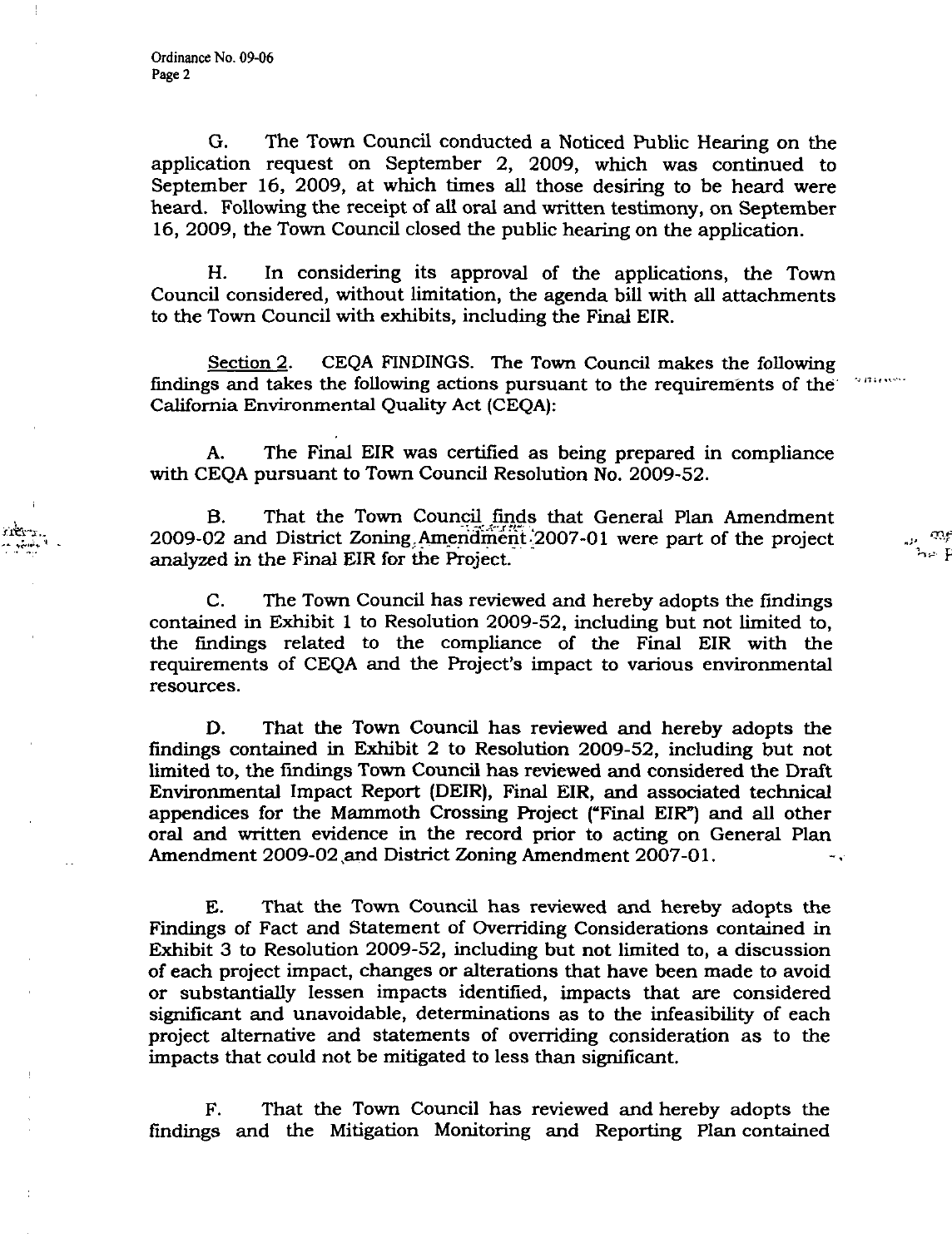$T_{\rm H}$  and  $T_{\rm H}$ 

in Exhibit 4 to Resolution 2009-52 and incorporates the Mitigation Measures listed therein into the project.

Section 3. ADDITIONAL FINDINGS FOR DISTRICT ZONING AMENDMENT 2007-01.

The Town Council finds that District Zoning Amendment No. 2007-01 is consistent with the General Plan, based upon the findings contained in Exhibit 1 to this Ordinance.

#### Section 4: ADOPTION OF DISTRICT ZONING AMENDMENT 2007-01

vor-Based upon the findings "contained in this Ordinance and all other evidence in the record of proceedings in this matter, the Town Council hereby adopts District Zoning Amendment No. 2007-01, subject to the conditions of approval contained in Exhibit 2, attached hereto and incorporated herein. The North Village Specific Plan as amended by DZA 2007-01 is on file in the Office of the Town Clerk and is incorporated herein by this reference.

 $s_{\text{ection 5}}$ : EFFECTIVE DATE OF ORDINANCE ., .v.r. $s_{\text{e}}$ **Company** 

Project This ordinance shall become effective and enforceable thirty (30) days from and after the date of its adoption.

#### Section 6: POSTING

The Town Clerk shall, within fifteen (15) days after the passage of this Ordinance, cause it to be posted at the duly designated posting places established by resolution of the Town Council, published once in a newspaper of general circulation, and entered in the Book of Ordinances of the Town.

#### Section 7: SEVERABILITY

If any provision of this Ordinance of the application thereof to any person or circumstance is held invalid, such invalidity shall not affect other provisions or applications, and to this end the provisions of this Ordinance are declared to be severable.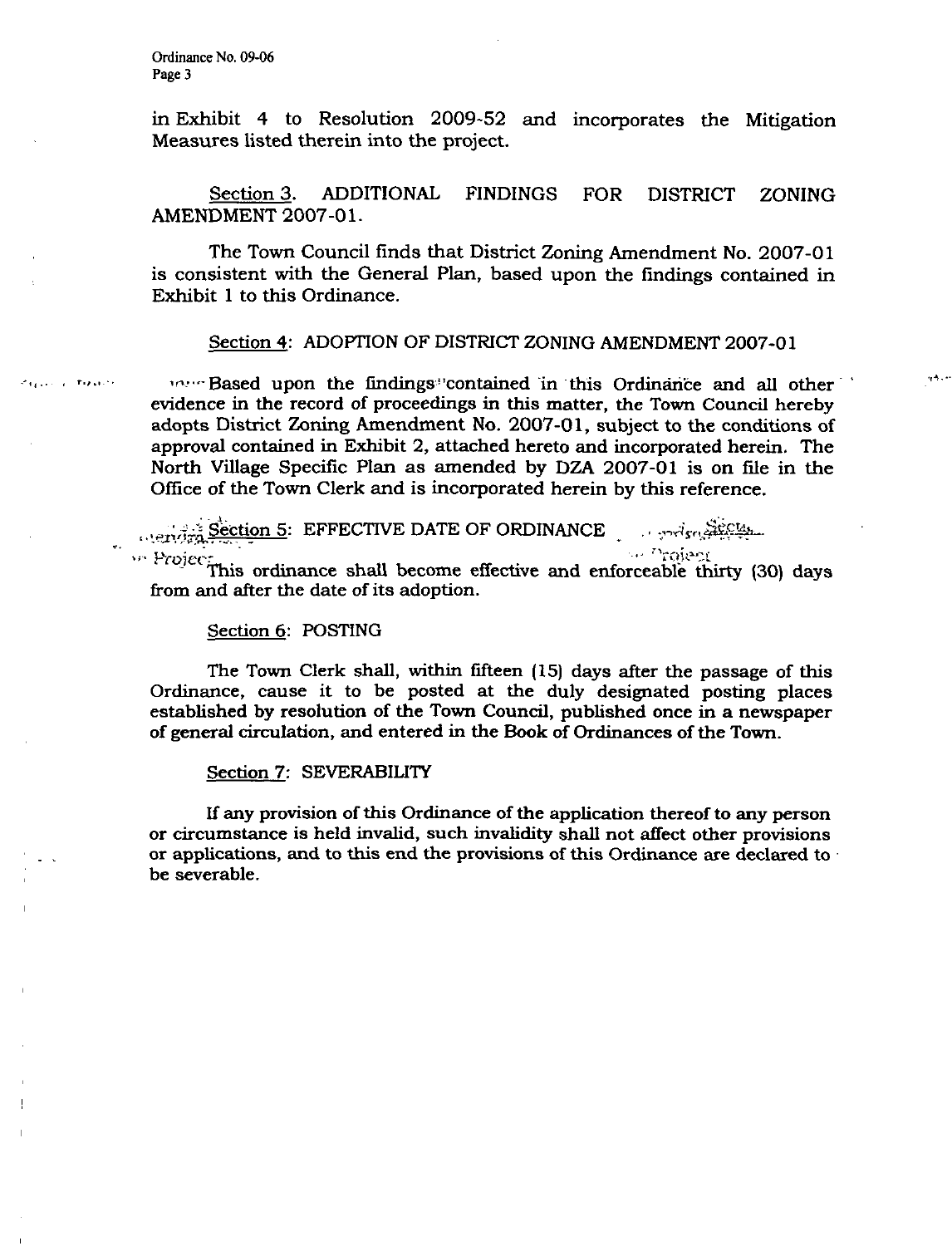Ordinance No. 09-06 Page 4

The foregoing Ordinance was introduced on the  $2<sup>nd</sup>$  day of September 2009, and PASSED, APPROVED AND ADOPTED on the 7th day of October 2009.

 $\alpha$  ,  $\alpha$  ,  $\alpha$  ,  $\alpha$ 

 $\sigma$  and

NEIL MCCARROLL, Mayor

ATTEST:

 $\sim 100$ 

 $\cdots$ 

نىللا

ANITA HATTER, Town Clerk.

*,-.,-> ^-.M^}^* 

 $\alpha$  ,  $\alpha$  ,  $\alpha$ 

معظم بها الأرادية المحمد  $\Lambda_{\rm eff}$ 

 $\mathcal{L}(\mathbf{A})$  , if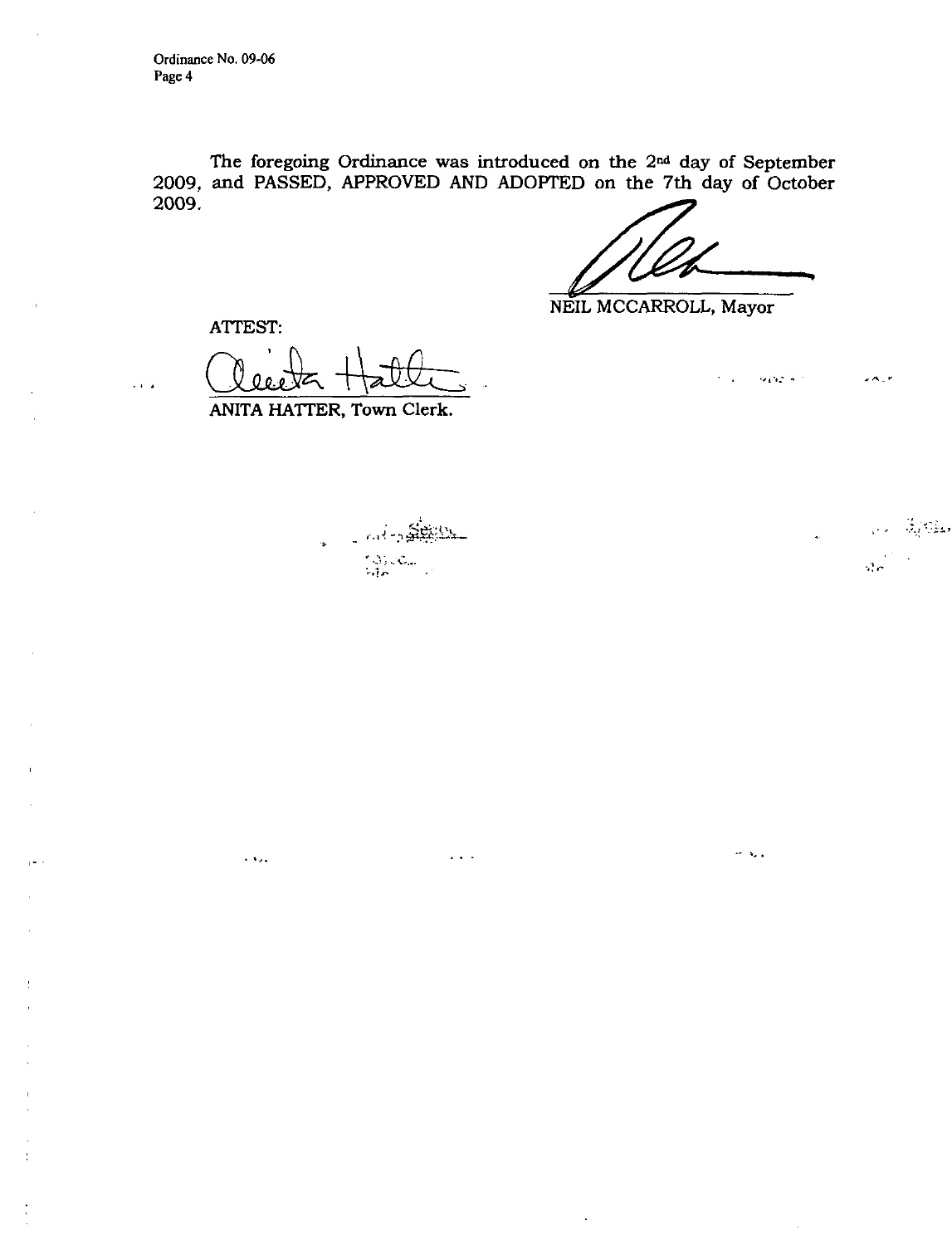#### **EXHIBIT 1**

#### **FINDINGS FOR DISTRICT ZONING AMENDMENT 2007-01 , AMENDING THE NORTH VILLAGE SPECIFIC PLAN**

#### (Municipal Code Section 17.72)

1. Consistent with the evidence contained within the staff report. Final Environmental Impact Report, and provided at the public hearing, the Town Council finds that proposed amendments to the North Village Specific Plan are consistent with the General Plan because:

a. The General Plan neighborhood and district character section requires that the North Village District should be an intensely focused entertainment-retail district, and a location for more urban development that includes a range of uses including hotels, restaurants, visitor-oriented and general commercial operations. In accordance with the characteristics specified for the district, the Specific Plan Amendments would require or encourage future development of the Mammoth Crossing sites to:

- Provide pedestrian-oriented sidewalks plazas and courtyards, and safe pedestrian crossings of main streets.
- Include a variety of lodging facilities, supported by meetings facilities, restaurants, and entertainment that would contribute to a successful visitor-oriented entertainment retail district.
- Provide animating streetfront retail along Lake Mary Road and Minaret Road.
- Enhance non-vehicular links to mountain portals, including development within close proximity to the Village gondola.
- Include site planning that provides connections to the Lake Mary bike path.
- Provide parking sufficient for aU of its proposed uses, and include additional structured and on-street public parking.
- Provide on-site workforce housing and employment in proximity to transit.

b. The proposed amendments would be consistent with the North Village Specific Plan (NVSP) land use designation as stated in the General Plan, including creating a pedestrian-oriented entertainment retail and lodging district, with uses that include hotels and similar visitor accommodations, along with supporting restaurants, retail and service, and providing for future development projects that enhance the visitor experience.

c. The proposed amendments will accomplish the following General Plan goals and policies through the following: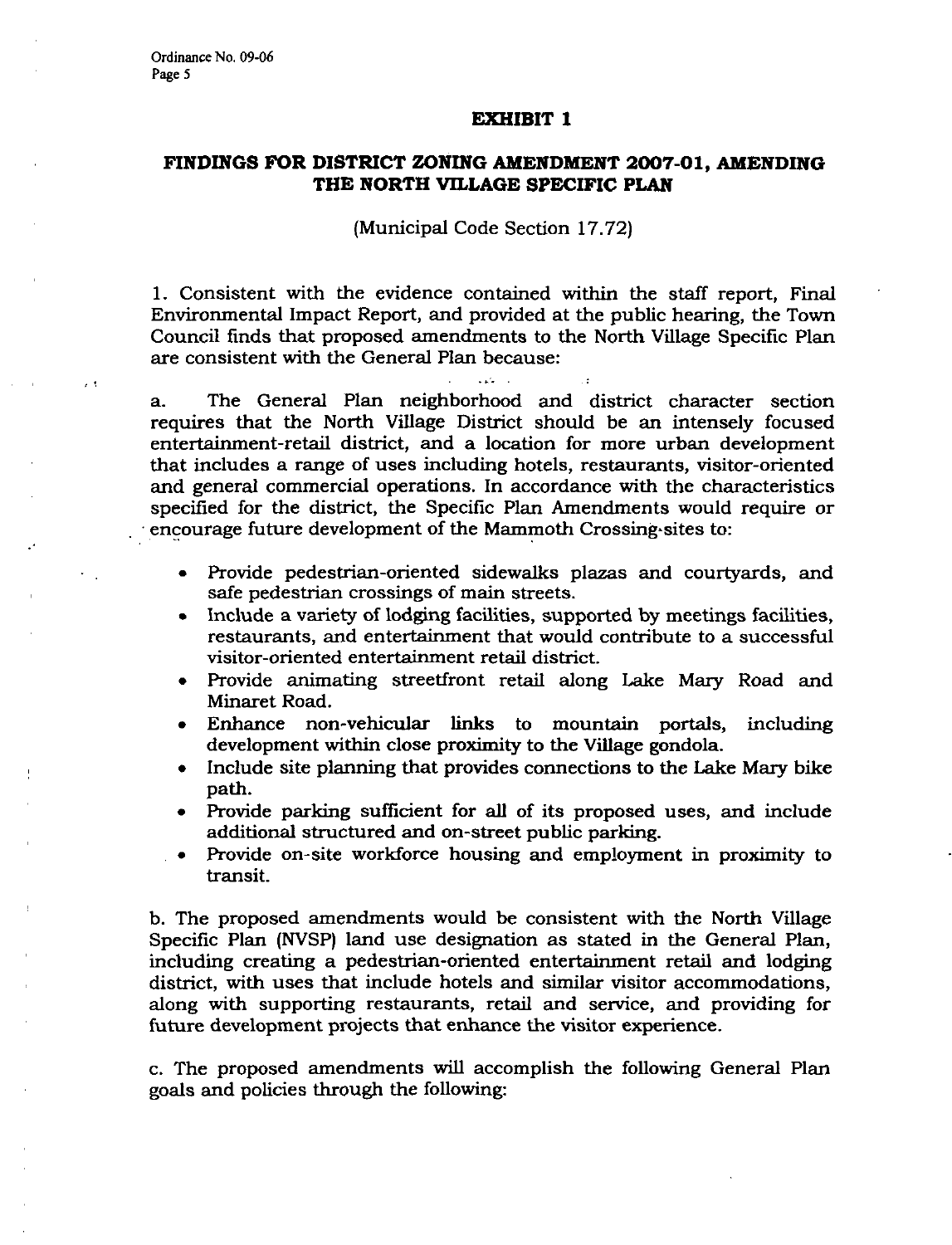- Encouraging improvements to neighborhood character and economic  $\bullet$ vitality by redeveloping existing deteriorating sites, providing streetfront retail along Lake Mary Road and contributing to the critical mass of lodging and retail uses needed to support a successful North Village district. (Policies L.l.C. and Neighborhood District Character)
- Continuing to support the development of three existing disturbed infill sites, with a mixture of new lodging, retail and residential uses, and would, as suggested in the conceptual site plan for the Mammoth Crossing sites, allow for clustered development that preserves existing trees and focuses development towards disturbed portions of each site. (Policies C.2.O, C.4.A through C.4.D, and L.1.C.)
- Allowing for an enhanced suite of feet-first measures to be  $\therefore$  incorporated into a future project, including improved pedestrian routes and mid-block connectors, transit facilities, and bicycle facilities. The conceptual project, at the highest level of density allowed in the amended zoning, would also include 100 spaces of public parking (in addition to those required for its own uses), assisting in meeting the current parking deficit in the North Village. (Policies M.3.B., M.3.E., M.4.A., M.4.B., M.5.B., M.6.A., M.6.B.,  $M.7.B.]$ .  $\therefore$   $\therefore$   $\therefore$   $\therefore$   $\therefore$   $\therefore$   $\therefore$   $\therefore$   $\therefore$   $\therefore$   $\therefore$   $\therefore$   $\therefore$   $\therefore$   $\therefore$   $\therefore$   $\therefore$   $\therefore$   $\therefore$   $\therefore$   $\therefore$   $\therefore$   $\therefore$   $\therefore$   $\therefore$   $\therefore$   $\therefore$   $\therefore$   $\therefore$   $\therefore$   $\therefore$   $\therefore$   $\therefore$   $\therefore$   $\therefore$   $\$
- The overall potential traffic, noise, air quality and other  $^{\mathrm{op}}\mathrm{fr\^{e}\acute{e}i}$ impacts related to increased density would be mitigated by the placement of density in a district with access to transit, opportunities for feet first connectivity and mixed uses, and walking proximity to the Village Gondola and a range of uses. (Policies L.5.B., M.3.C. and Neighborhood and District Character Element)
- Requiring future development to provide transit stops, shuttles,  $\bullet$ multi-use paths and pedestrian paths, and bicycle parking and storage to support feet-first mobility (Policies M.3.B, M.3.D, M.4.B, and M.5.B).
- Requiring future development to enhance the publicly accessible trail system through multi-use paths and pedestrian paths. Through the incorporation of conditions of approval the proposed feet-first mobility circulation system would connect to the Town's existing sidewalks (Policies P.5.B, P.5.C, and M.4.B, and Neighborhood and District ال<br>منابعة المعام Character Element).
	- Adhering to the existing design requirements of the NVSP and  $\bullet$ applying site-specific development guidelines for the distribution and arrangement of height and massing that would mitigate potential effects on visual character and views. (Policies C.2.J, C.2.V., C.2.W. and C.2.X.)
	- Continuing to apply workforce housing requirements of the existing NVSP, including the provision of a significant increment of workforce housing on-site. (Policies L.2.A and L.2.B.)
	- Requiring feasible implementation of measures for energy resources and conservation, green building technology, and reduction of greenhouse gas emissions (Goals R.6, R.7, R.8, and R.ll).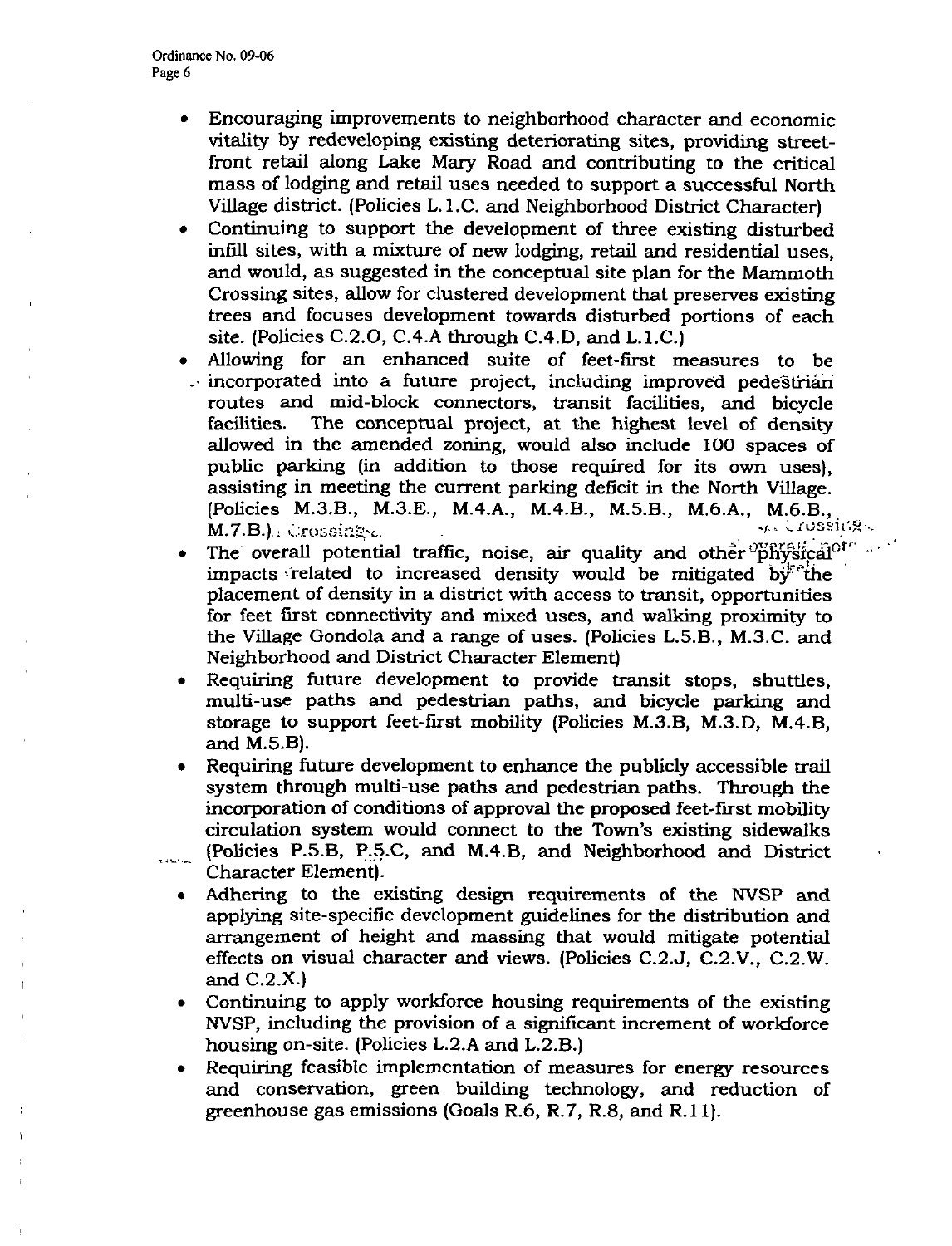• Requiring future development on the Mammoth Crossing sites to fully mitigate its potential traffic impacts through installation of intersection improvements. (Policies M.3.A. and M.7.A).

2. Consistent with the evidence contained within the staff report, Final Environmental Impact Report and provided at the public hearing, the Town Council finds that the proposed Specific Plan amendments are consistent with the intent of the Town of Mammoth Lakes Municipal Code, because the specific standards and development requirements for the North Village would continue to be regulated by a Specific Plan, as allowed for in the Municipal Code.

3. Consistent with the evidence contained within the staff report,' Final Environmental Impact Report and provided at the public hearing, the Town Council finds that the proposed Specific Plan amendments are consistent with the Vision Statement because:

ويتمزر لاداف

 $\ddotsc$ 

- They would support the creation of an intensive mixed-use, infill development plan within the Town's Urban Growth Boundary, and within an area designated and envisioned as a hub for visitor-oriented uses including lodging and commercial development.
- Development of the sites under the revised Specific Plan will create new affordable housing, market rate units, and commercial that will help to house workers and provide services in a central location that is near transit and other amenities.
- The amended Specific Plan will also help to realize the Community Vision of becoming a premier destination resort, by allowing for the construction of several hundred new rooms of transient lodging, which will be obliged, by policy, to have the management and operational characteristics to ensure it provides true hot-bed hotel lodging. The development of the Mammoth Crossing sites allowed for by the Specific Plan amendments would also contribute a significant increment of visitor-oriented commercial development, sited so as to encourage an animated, street level retail district within the North Village.
- 4. Consistent with the evidence contained within the staff report, Final Environmental Impact Report and provided at the public hearing, the Town Council finds that the change is in the interest of or will further the public health, safety, comfort, convenience and welfare because with incorporation of mitigation measures included in the FEIR, the project has no impact on public health, safety, comfort, convenience and welfare.
- 5. Based upon all the evidence in the record, including the staff report. Final Environmental Impact Report and public testimony provided at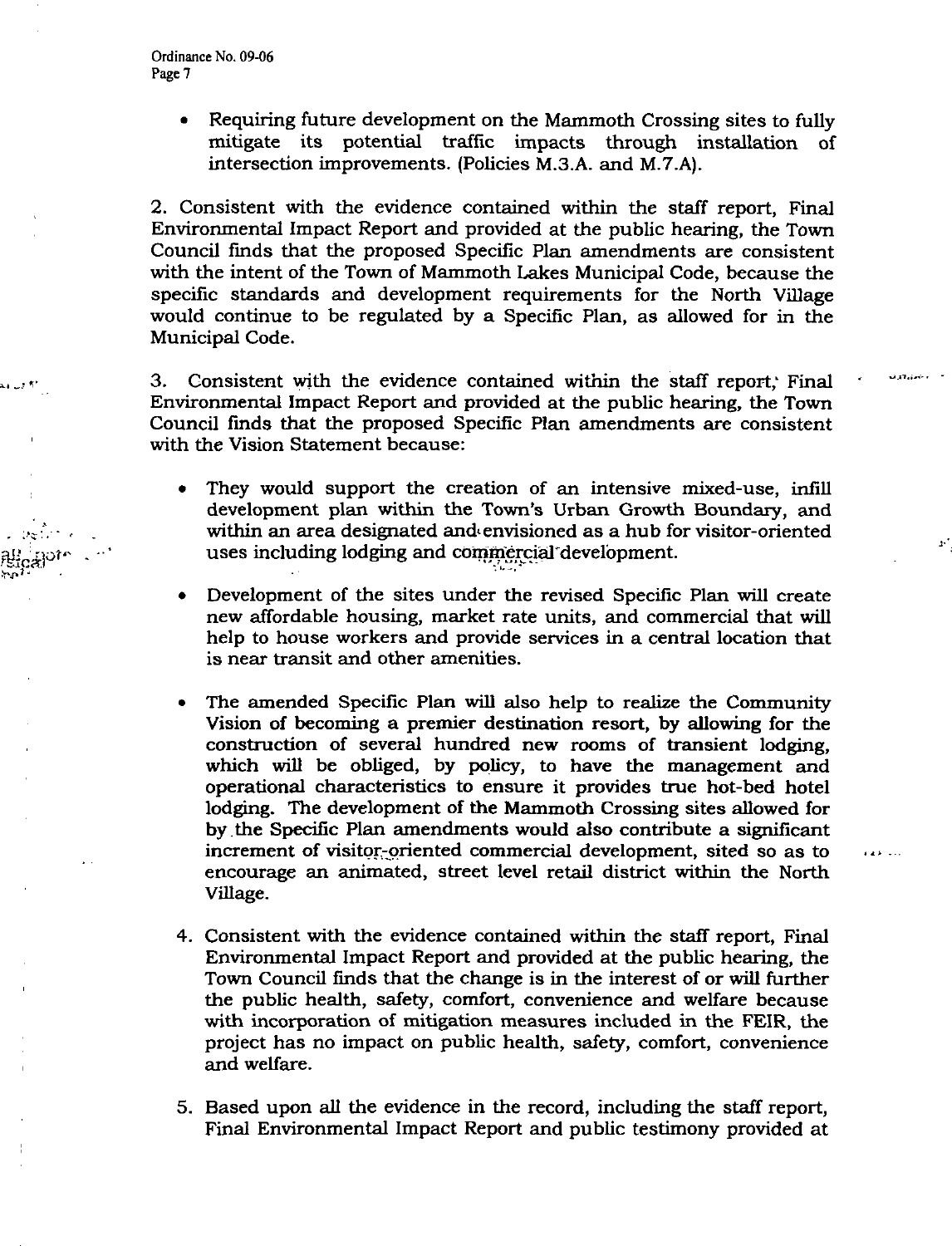$\sqrt{2}$ 

the public hearing, the Town Council finds that the Specific Plan Amendment will not adversely affect the established character of the surrounding neighborhood nor be detrimental to adjacent properties because the changes would continue to be consistent with the desired character and land use objectives of the North Village Specific Plan area, and because a future project would be subject to the design guidelines and requirements of the Specific Plan that would ensure development of the Mammoth Crossing sites is harmonious with surrounding properties. Furthermore, the Town Council finds, in consideration of the recommendation of the Planning Commission, that the same finding is implicit in findings 1, 2, 3 and 4 in the Planning Commission recommendation to approve DZA 2007-01.  $J_{\rm 2.11}$  ,  $J_{\rm 2.11}$   $\sim$ 

6. Consistent with the evidence contained within the Staff report. Final EIR, and provided at the public hearing, the Town Council finds that although development of the project will result in unavoidable impacts to aesthetics, air quality, and noise the project will result in the community benefits listed in Exhibit 4 of Resolution 2009-52.

 $a^T_{\text{AT}}$ Consistent with the evidence contained within the staff-report; Final ' .:a?j:ffEIRiaand provided at the public hearing, the Town'^GouiiGiil finds that the neighborhood infrastructure is adequate or will be modified to accommodate any increase in intensity of land use if such would occur from a change in the zone classification because the proposed mitigation measures proposed in the EIR and implemented through the Mitigation and Monitoring Program will reduce the impacts of the project, and along with conditions of approval, and will require new neighborhood infrastructure including sidewalks, pedestrian connections through the project site, and transit improvements.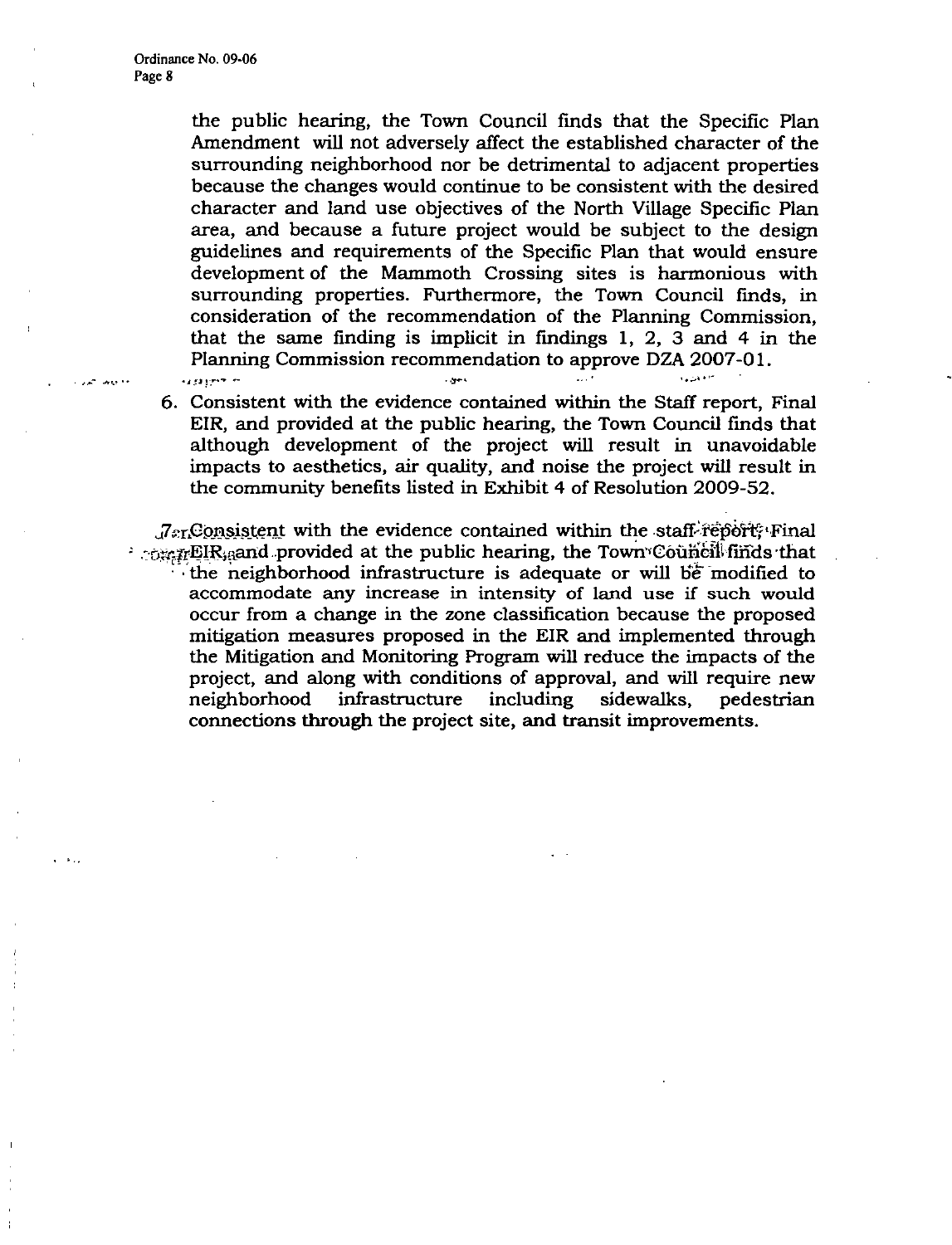$\sim$  $\cdot$ 

### **EXHIBIT 2 Conditions of Approval**

#### **Standard Conditions**

- 1. This approval authorizes the Mammoth Crossing North Village Specific Plan amendments. The amendments to the North Village Specific Plan include revised standards for density, height, setbacks and other related text and graphic changes to allow for the future development of high intensity lodging, residential and commercial uses on the properties referred to hereinafter as the "Mammoth Crossing" sites. A companion application and approval, approved by separate resolution of the Town " Council was for General Plan Amendment 2009-02 which modified the stated number of rooms of density allocated to the NVSP land use area from 3,020 to 3,317 rooms.
- 2. This resolution of approval, as conditioned herein, shall be recorded for the subject properties by the Mono County Recorder's Office to commence the approved use on the properties or the issuance of any building permits for new or remodeled structures.
- $\mathcal{L} = \mathcal{L} \mathcal{L}$  , and the set of the set of the set of the set of the set of the set of the set of the set of the set of the set of the set of the set of the set of the set of the set of the set of the set of the se 3. At all times the sites shall be maintained in a neat, clean and orderly manner.
- 4. Applicant shall indemnify and defend the Town, its officials, consultants, employees and representatives (the "Town Indemnitees") with respect to any legal action or proceeding, including any involving CEQA (the "Litigation") initiated by a third party against the Town's final approval or final conditional approval of the application for the Mammoth Crossing North Village Specific Plan Amendments (DZA 2007-01, GPA 2009-02) requesting an amendment to the North Village Specific Plan, amendment to the General Plan, and certification of the Mammoth Crossing Project Environmental Impact Report (the "Project Approvals"); provided, however, that if any Town Indemnitee is involved in bringing the Litigation, this indemnification shall not be applicable to him or her personally. Applicant's obligation to defend and indemnify, as set forth in this condition, shall expire once the applicable statute of limitations for the discretionary and ministerial approvals associated with the Project Approvals has run.

In the event any Litigation is filed. Applicant shall select and retain legal counsel ("Counsel") to represent both the Town and Applicant with respect to the Litigation, and Counsel shall cooperate with Applicant and the Town in the course of defending the Litigation. Applicant anticipates choosing as Counsel to provide the Town's and Applicant's legal defense in any Litigation the law firm of Foster Pepper PLLC, subject to either party's right to change counsel if Counsel does not provide adequate and timely professional services. Applicant shall also pay all filing fees, court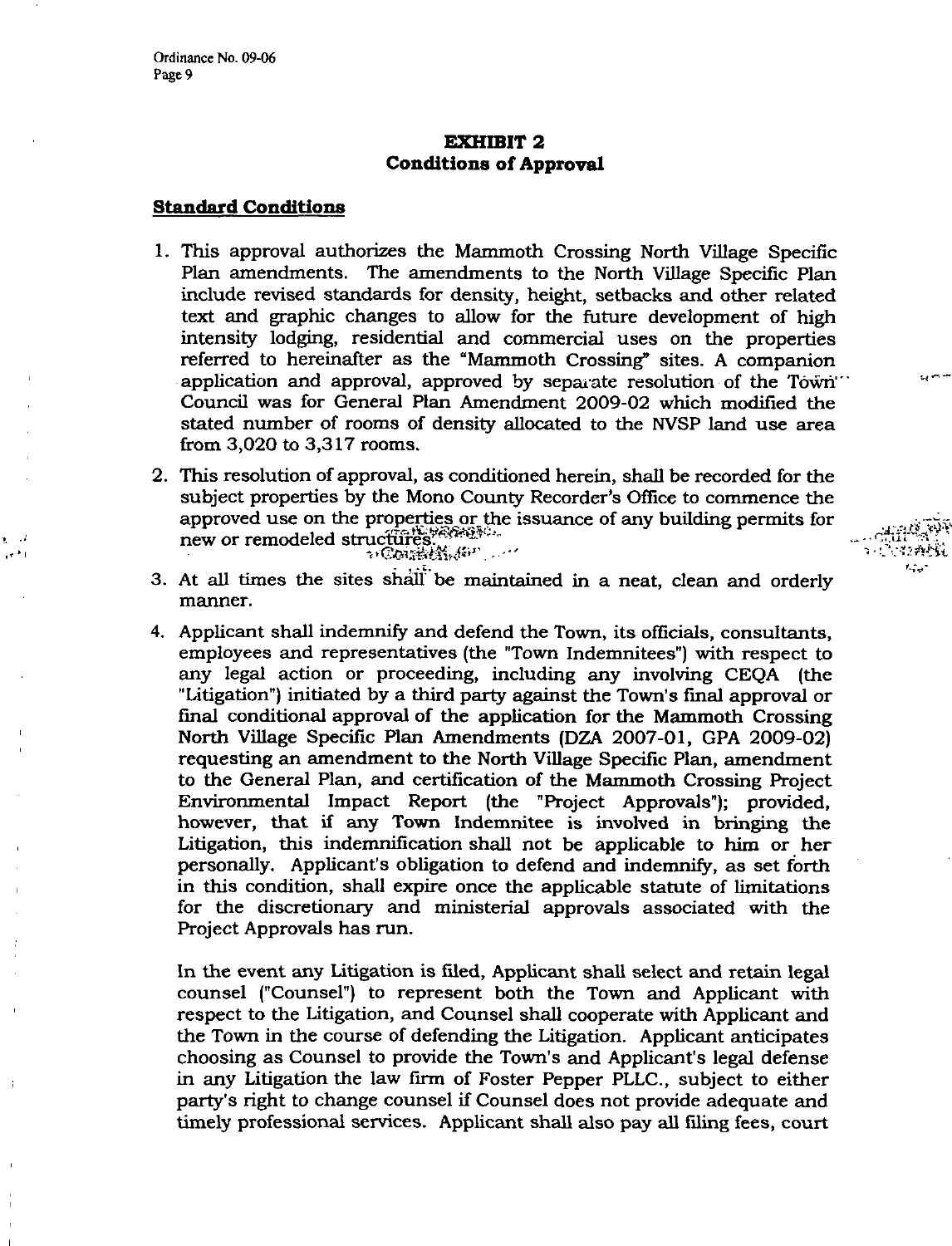costs and similar out-of-pocket expenses required for the Town and Applicant to defend the Litigation. However, if the Town Attorney elects to appear (either in person or by his designee) in any Litigation, Applicant shall not be responsible for paying any fees, costs, attorneys' fees or expenses resulting from unreasonable actions taken by the Town against the written advice of Counsel. The Town shall cooperate with Counsel's defense of the Litigation, and shall make its records (other than documents privileged from disclosure) and personnel available to Counsel as may be reasonably requested by Counsel in connection with the Litigation.

- 5. Town staff shall have the right to enter the subject property to verify compliance with these conditions. The holder of any permit associated with this project shall make the premises available to Town staff during regular business and shall, upon request, make records and documents available to Town staff as necessary to evidence compliance with the terms and conditions of the permit.
- 6. Where compliance with the conditions of approval or applicant initiated ^changes to the North Village Specific Plan require additional staff work, .A.:..":>'^tHat time shall be billed at the Town's established billing =i^tes. Prior to  $\mathbb{Z}$ . Fine issuance of any additional permits, the applicant-shall pay all outstanding costs for the processing of this application.
	- 7. All new improvements constructed on the Mammoth Crossing sites shall be in compliance with all local, state and federal laws, statutes, ordinances, regulations, rules, directives, orders, judgments, decrees, permits, approvals and the like requirements applicable thereto and in force at the time thereof ("applicable law"), and as may be legally modified by a development agreement. "Local, state and federal" applicable law shall include, without limitation, the applicable law of the Town of Mammoth Lakes; County of Mono; Mammoth Community Water District; the Mammoth Lakes Fire Protection District; the CRWQCB Lahontan District; California Department of Transportation (Caltrans); US Army Corps of Engineers; Great Basin Air Pollution Control District; OSHA; State of California; and United States of America.
	- 8. Prior to receipt of a grading or demolition permit, the applicant shall obtain a secondary source permit or letter of exemption from the Great Basin Unified Air Pollution Control District.
	- 9. Water and sewer improvements require a construction permit from Mammoth Community Water District. Prior to the Town authorizing any construction, the applicant shall obtain water and sewer permits from Mammoth Community Water district and pay applicable fees to the District.
	- lO.Throughout all of the various phases of project construction, public trails and bike lanes must be maintained in a safe and usable condition during construction. Trails or bike lanes that are to be relocated must be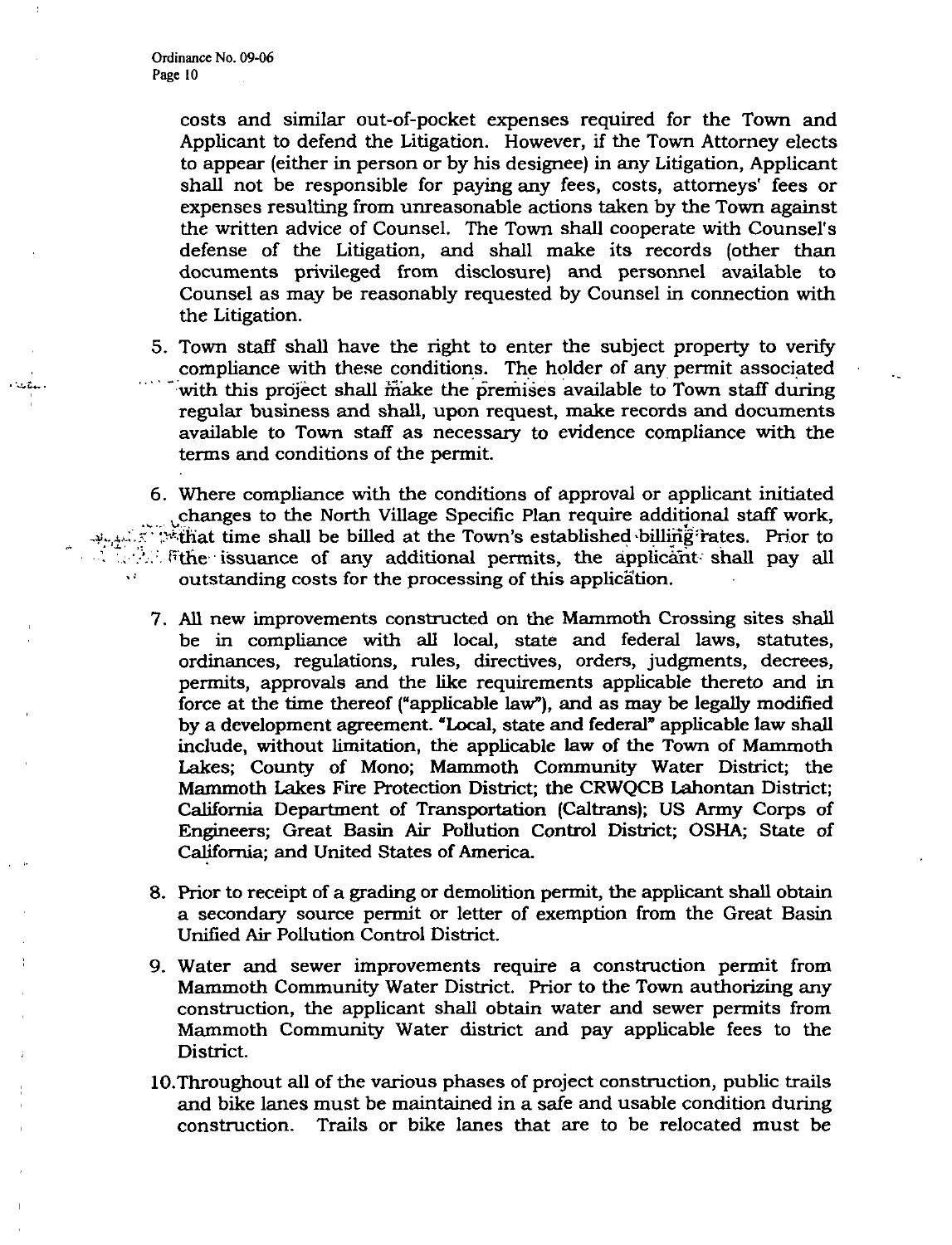relocated prior to removal of the existing facility. Trails and/or bike lanes shall be constructed at the same time as any or all adjacent roadway segments are constructed or improved.

11.The applicant shall submit to the Town, within 5 days of the Town Council decision, payment of the Environmental Impact Report Fee for the Mammoth Crossing Project Environmental Impact Report ("EIR") made out to the County where the filing is made at the time of the Notice of Determination. The EIR fee is \$2,768.25 plus \$50 processing fee for the County (total \$2,818.25).

#### **Special Conditions**

- 12.Town staff shall prepare the final, formatted version of the amended North Village Specific Plan, including all appendices, in Word format that can be edited by Town Staff for any future North Village Specific Plan amendments. The applicant shall agree to reimburse the Town for the staff time to produce this final version, which shall be billed at the Town's established billing rates, and for the direct costs of printing of ten  $(10)$  copies of the amended Specific Plan:
	- a. The Specific Plan<sup>-</sup>shall be revised to reflect any changes approved by the Planning Commission and/or Town Council.

 $\mathbf{I}_{\mathbf{y}}$  .

- 13.A11 future development on the Mammoth Crossing sites shall be consistent with Mitigation Measures established in the Mammoth Crossing EIR, and with all other Mitigation Measures specified in the 1999 North Village Specific Plan Amendment Subsequent Program EIR.
- 14.The Mammoth Crossing EIR relied on impact fees to mitigate various environmental impacts (e.g. parks and recreation, police, fire protection, and traffic). If adjustments are made to impact fees by the Town, as may be made through a development agreement or other Town Council approval, the Town shall make findings that the adjustments still mitigate impacts to the levels identified in the EIR. Should adjustments to fees be requested by the applicant, and not at the initiative of the Town, the burden to demonstrate ongoing adequacy of fees to mitigate project-related impacts shall be upon the applicant, including preparation of new environmental studies pursuant to CEQA.
- 15.Additional requirements not identified in the amended North Village Specific Plan, including but not limited to additional CEQA mitigation measures and additional conditions of approval, may be required at time of subsequent permits approvals (e.g. use permits, tentative maps, grading permits, building permits, etc)., based on conformance review with the Mammoth Crossing Environmental Impact Report and the Specific Plan.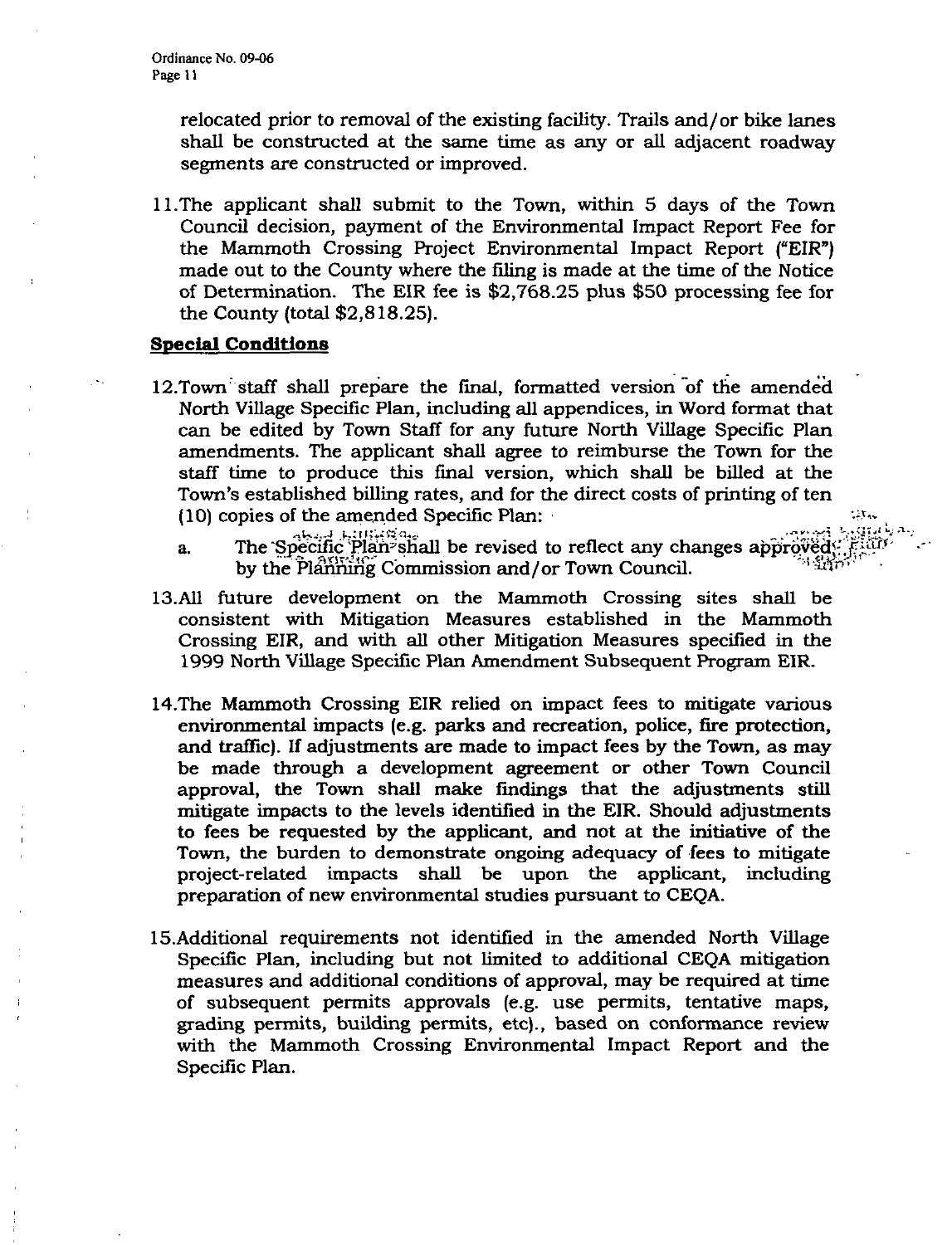#### TOWN OF MAMMOTH LAKES

Notice is hereby given that on September 16, 2009 the Town Council introduced an Ordinance entitled:

## AN ORDINANCE OF THE TOWN COUNCIL OF THE TOWN OF MAMMOTH LAKES. STATE OF CALIFORNIA, ADOPTING DISTRICT ZONING AMENDMENT 2007-01 TO AMEND THE NORTH VILLAGE SPECIFIC PLAN AND MAKING FINDINGS IN SUPPORT THEREOF.

A copy of the complete text of the Ordinance is posted and may be read at the Town Offices, Minaret Mall, Old Mammoth Road, Mammoth Lakes, and/or a copy may be obtained from the office of the Town Clerk at a nominal charge.

Dated: September 17,2009

ANITA HATTER, Town Clerk Town of Mammoth Lakes

 $\cdot$  .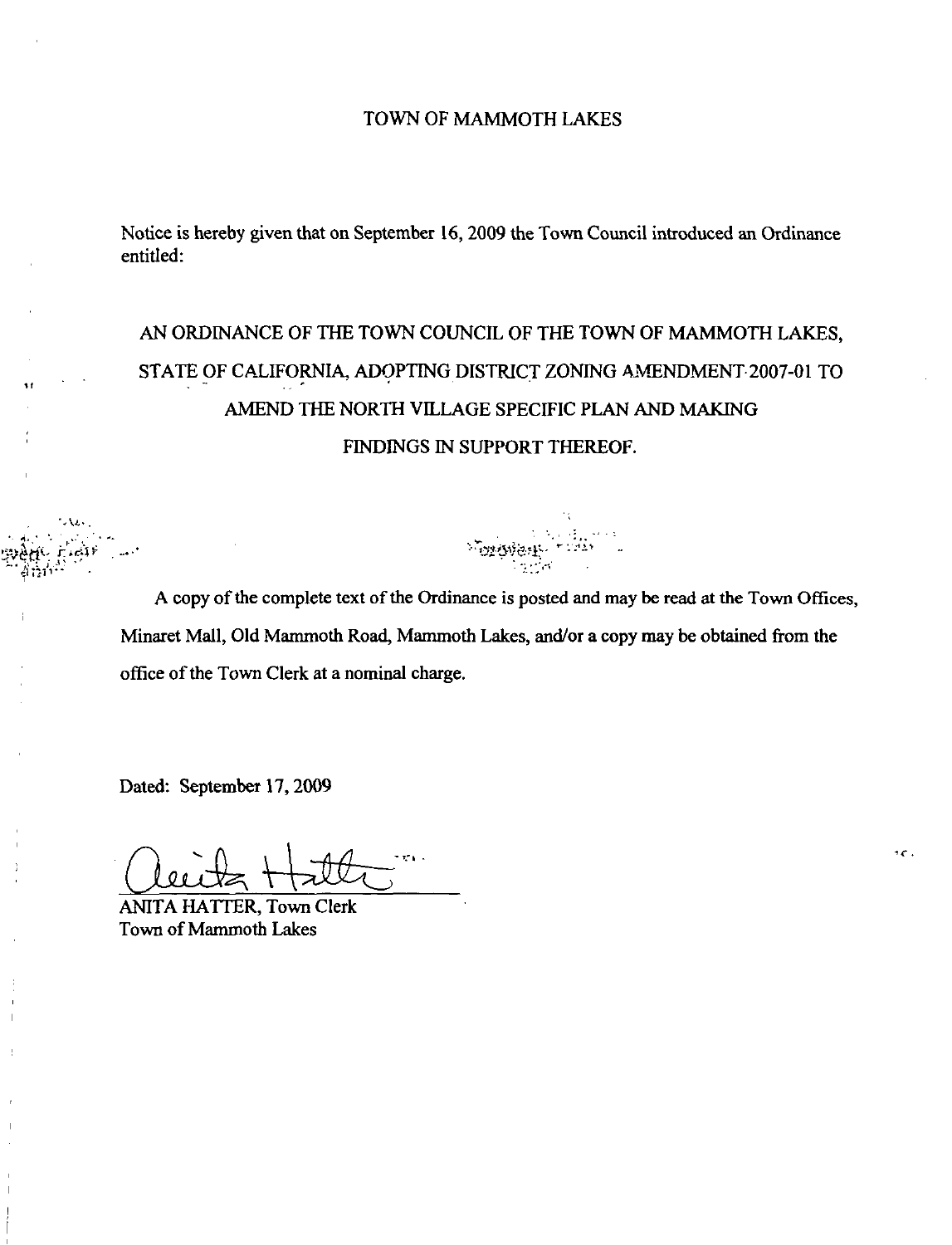#### TOWN OF MAMMOTH LAKES

### Notice is hereby given that on October 7,2009 the Town Council adopted an Ordinance entitled: ORDINANCE NO. 09-06

# AN ORDINANCE OF THE TOWN COUNCIL OF THE TOWN OF MAMMOTH LAKES, STATE OF CALIFORNIA, ADOPTING DISTRICT ZONING AMENDMENT 2007-01 TO AMEND THE NORTH VILLAGE SPECIFIC PLAN AND MAKING ' FINDINGS IN SUPPORT THEREOF.

by the following vote:

AYES:  $\sharp^{n}$ "Councilmembers Bacon, Harvey, Sugimura, Mayor Pro Tem Eastman<sup>16</sup>and Mayor McCarroll

NOES: None

ABSENT: None

ABSTAIN: None

DISQUALIFICATION: None

A certified copy of the complete text of the Ordinance is posted and may be read at the Town Offices, Minaret Mall, Old Mammoth Road, Mammoth Lakes, and /or a copy may be obtained from the office of the Town Clerk at a nominal charge.

Dated: October 8,2009

ANITA HATTER, Town Clerk Town of Mammoth Lakes